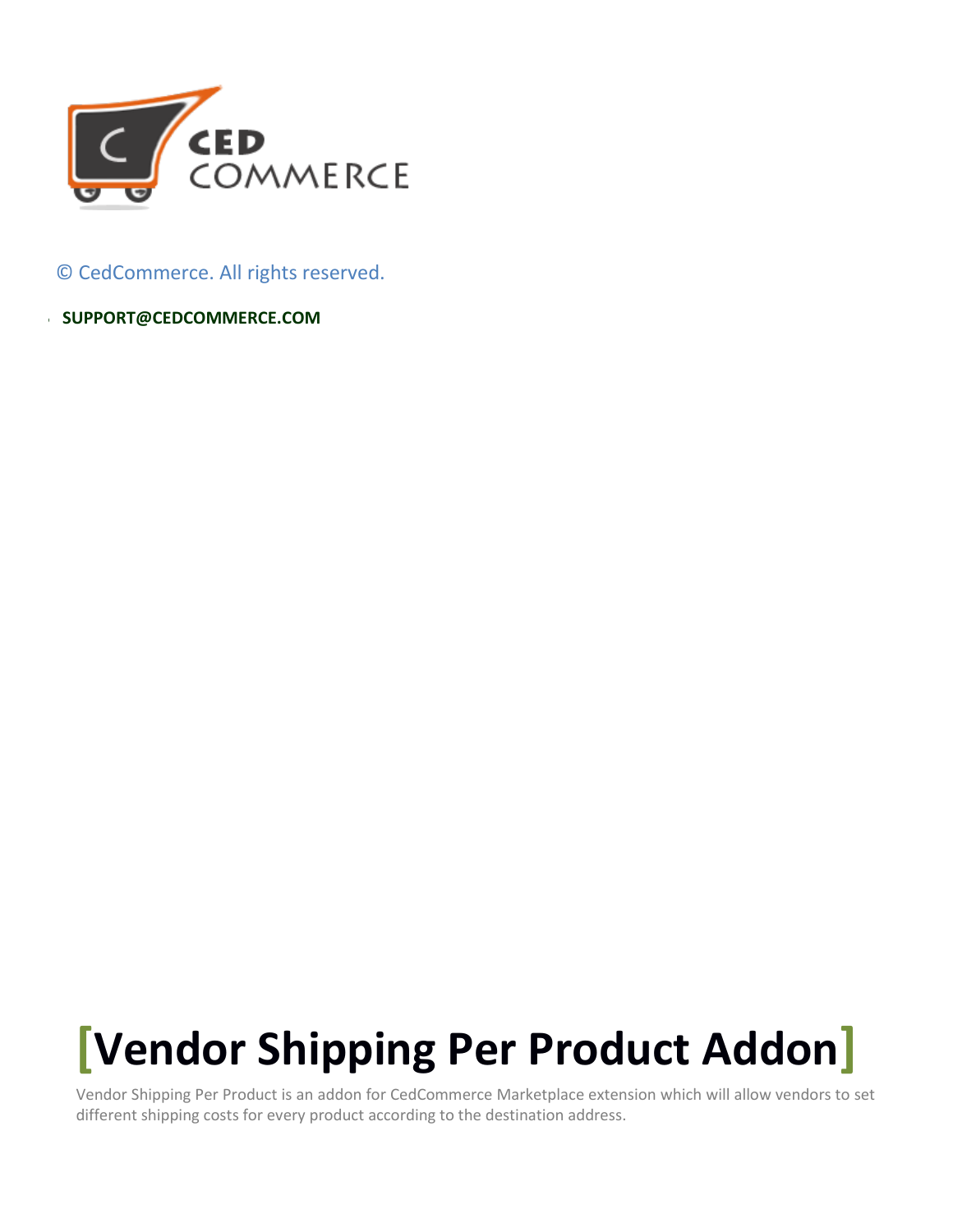

## **Vendor Shipping Per Product Addon**

## **User Manual**

*Version* **– 0.0.1**

2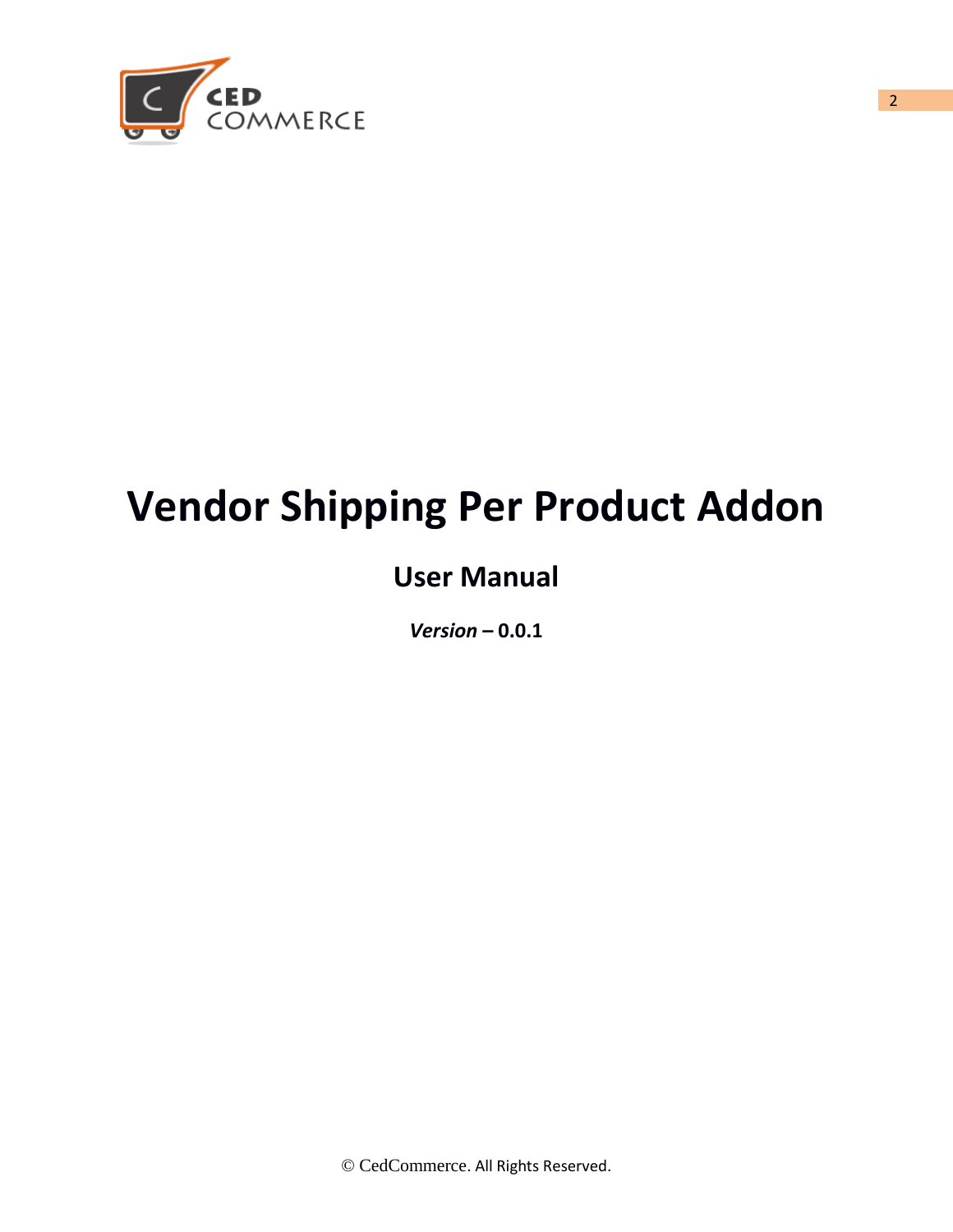

#### **Contents**

| ı.   |      |                                                                                       |
|------|------|---------------------------------------------------------------------------------------|
| Ш.   |      |                                                                                       |
|      | i.   |                                                                                       |
|      |      |                                                                                       |
| III. |      |                                                                                       |
| i.   |      |                                                                                       |
|      | ii.  |                                                                                       |
|      | iii. |                                                                                       |
|      | iv.  |                                                                                       |
| IV.  |      |                                                                                       |
| i.   |      |                                                                                       |
|      | ii.  |                                                                                       |
|      | iii. |                                                                                       |
|      | iv.  |                                                                                       |
|      | v.   |                                                                                       |
|      | vi.  |                                                                                       |
| V.   |      |                                                                                       |
| VI.  |      | Shipping Per Product On Checkout Page (in case Vendor CsOrder Addon is Installed)  12 |
|      |      |                                                                                       |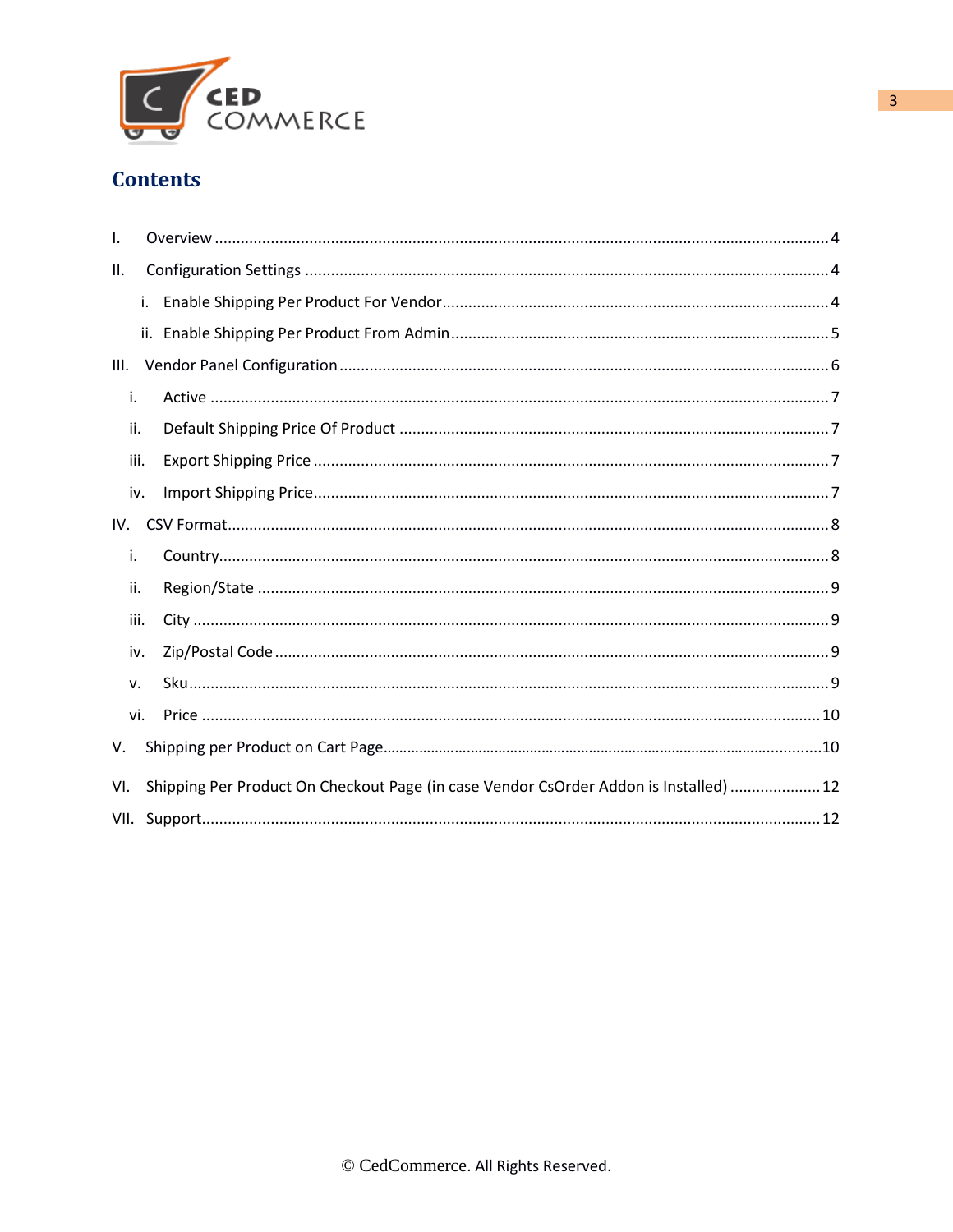

#### **Overview**

Vendor Shipping per Product Extension is an addon for CedCommerce Marketplace. This extension is very useful for vendors in case they want to set different shipping cost for every product. This module is dependent on Vendor Multi Shipping Addon.

Vendor can define the shipping cost of the product in the CSV file and can also export it. Vendor can define multiple shipping costs for a product based on different destinations. For example shipping cost for a product "Earphone" in US will be \$5. But for UK this cost will be \$8. So vendor can define these different shipping costs for a product on the basis of **Country, State, City, Zip Code, Sku**. Vendors have the authority to enable or disable this functionality for their products. Admin has full control over this module and can enable or disable this functionality.

Since this is an addon and is dependent on Vendor Multi Shipping Addon therefore, CedCommerce Marketplace and Vendor Multi Shipping Addon have to be installed before installing Vendor Shipping per Product addon otherwise, it won't function properly.

## <span id="page-3-0"></span>**Configuration Settings**

The configuration settings can be opened from **CsMarketplace > Vendor Configuration** in the menu section.

#### **i. Enable Shipping Per Product For Vendor**

When set to Yes, vendor shipping per product shipping method will be enabled and the vendor will see this option in vendor shipping method panel. Otherwise this shipping will not be available for vendor.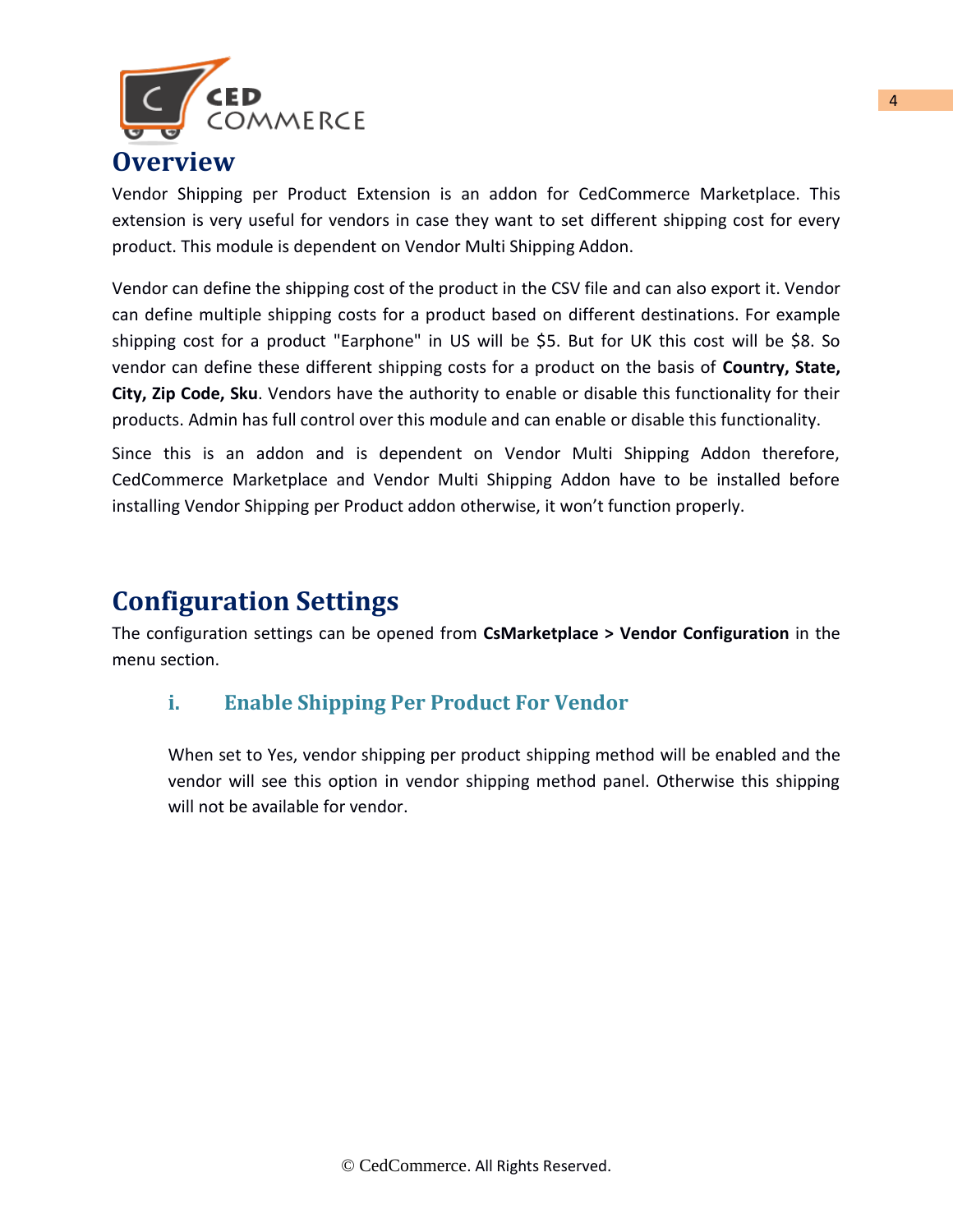

| <b>Vendor Multi Shipping</b>                                                 |                                                                                 | ٥         |
|------------------------------------------------------------------------------|---------------------------------------------------------------------------------|-----------|
| <b>Carrier Title</b>                                                         | Marketplace Rates<br>▲ Vendor MultiShipping Carrier Title                       | [WEBSITE] |
| <b>Method Title</b>                                                          | Multi Shipping<br>A Vendor MultiShipping Method Title                           | [WEBSITE] |
| <b>Vendor Shipping Carriers</b><br>Enable Per Product Shipping For<br>Vendor | Yes<br>Before Enabling this please enable Shipping Per<br><b>Product Method</b> | [WEBSITE] |

#### **ii. Enable Shipping Per Product Method From Admin**

This module is based on the shipping per product method of Magento. So this shipping method should be enabled by the admin. Admin can enable the shipping per product method by going to the **System > Configuration > Shipping Method** section. Here you will see the "**Shipping per Product**" group.

Set the "**Enabled**" field to "**Yes**". Now this shipping will be available to the vendor and the customer will see the vendor shipping per product method at frontend.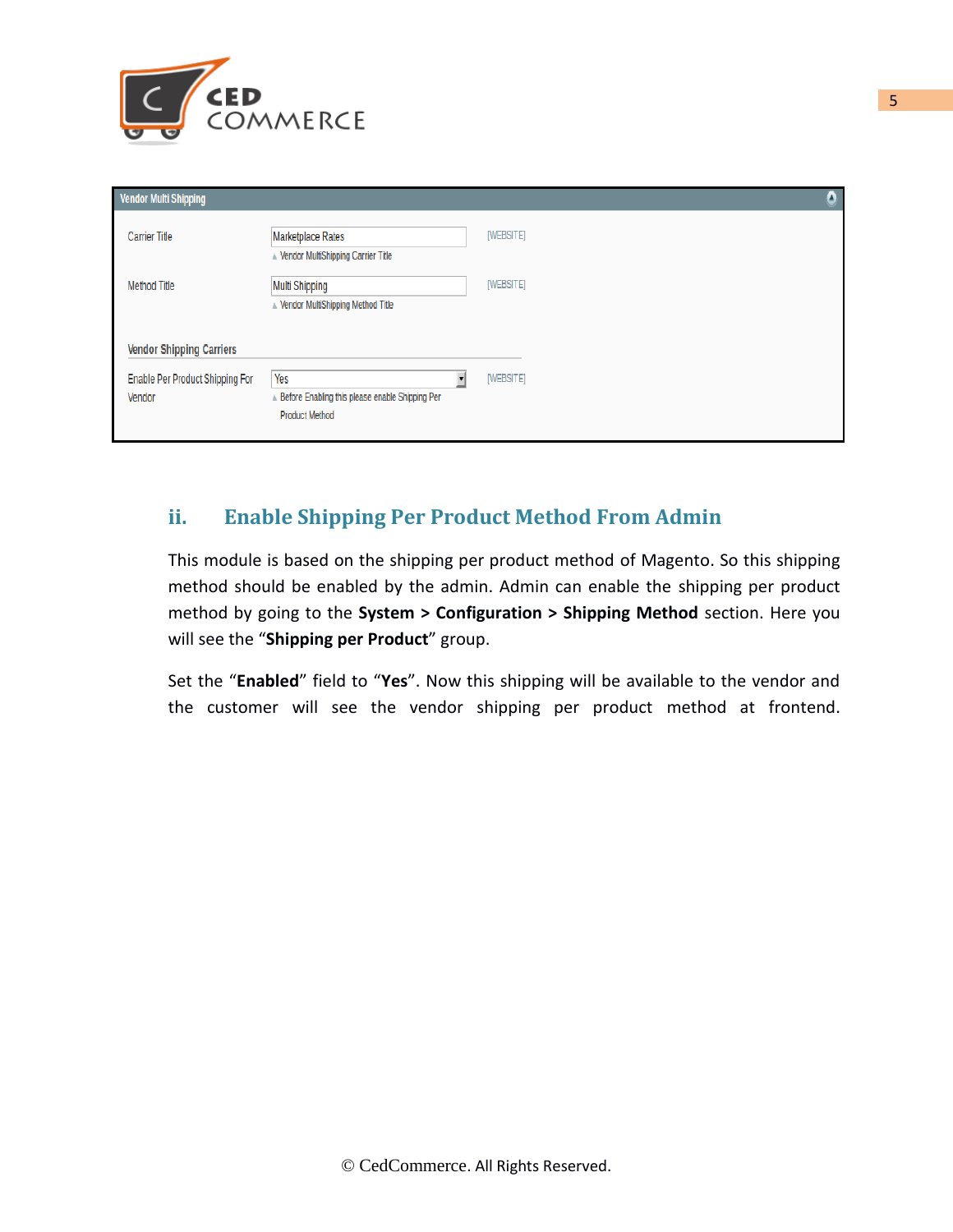

| <b>Shipping Per Product</b>                   |                                                                                                                           |                                                      | ٥ |
|-----------------------------------------------|---------------------------------------------------------------------------------------------------------------------------|------------------------------------------------------|---|
| Enabled                                       | √<br>Yes                                                                                                                  | $\boxed{1}$<br>Use Default [WEBSITE]                 |   |
| Title                                         | Per Product Shipping                                                                                                      | <b>ET Use Default</b> [STORE VIEW]                   |   |
| Method name                                   | Per Product Shipping                                                                                                      | <b>E3</b> Use Default [STORE VIEW]                   |   |
| <b>Default Shipping Price</b>                 | 5                                                                                                                         | <b>ET Use Default</b> [STORE VIEW]                   |   |
|                                               | A Default shipping price, applicable if product shipping<br>price not defined                                             |                                                      |   |
| Use Virtual For Calculation                   | √<br>No<br>A If Set to yes then calculate the shipping for Virtual<br>Product                                             | Use Default [STORE VIEW]<br>$\vert \mathbf{E} \vert$ |   |
| Use Downloadable Product For<br>Calculation   | $\mathbf{r}$<br>N <sub>0</sub><br>A If Set to yes then calculate the shipping for<br>Downloadable Product                 | <b>ET Use Default</b> [STORE VIEW]                   |   |
| Skip Free shipping Product For<br>Calculation | $\blacktriangledown$<br>N <sub>0</sub><br>A If Set to yes then calculate the shipping for Free<br><b>Shipping Product</b> | Use Default [STORE VIEW]<br>$\boxed{1}$              |   |
| Export                                        | <b>Export CSV</b>                                                                                                         | <b>IWEBSITEI</b>                                     |   |
| Import                                        | No file selected.<br>Browse                                                                                               | <b>IWEBSITE</b>                                      |   |

## **Vendor Panel Configuration**

When the Vendor Shipping per Product Addon has been installed and configured by the admin then the vendor can configure the shipping per product method in the vendor panel. Firstly, the vendor has to set the shipping settings in his/her vendor panel followed by setting the shipping address. After that the shipping method has to be set in the vendor panel.

To open this page, login as vendor and go to the **left navigation bar** and select **Settings > Shipping Method**.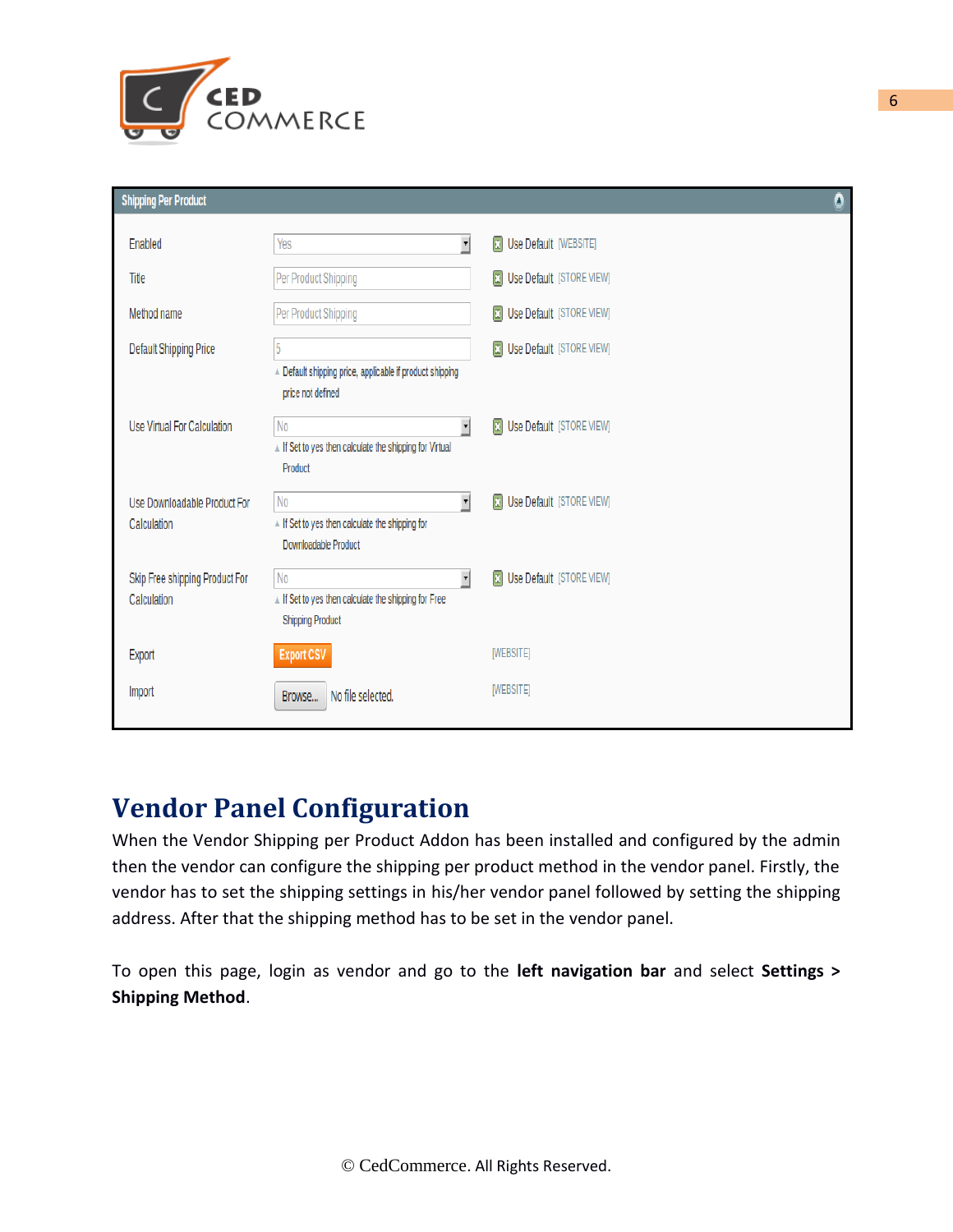

#### **i. Active**

From here the vendor can enable/disable the shipping per product method for his/her products.

#### **ii. Default Shipping Price of Product**

Here the vendor can specify the default shipping price of a product. Whenever the price is not defined for a particular destination address or product in the CSV file then the default price specified in this case will be the shipping cost of that product. This is an optional field.

#### **iii. Export Shipping Price**

Here the vendor can export CSV file of shipping rates. Each Vendor can export his own CSV file of shipping per product rates. CSV file contains fields like **Country, Region/State, City, Zip/Postal Code, Sku, and Price.** After Exporting the CSV file, the vendor can make the required changes and then can upload that CSV file for the import process.

#### **iv. Import Shipping Price**

Here Vendor can upload the CSV file for the import process. Vendor can upload files with ".csv" extension and can upload only one file at a time. So, if the vendor uploads another CSV file then it will override the previously uploaded file and the shipping rates will be calculated from the last uploaded file.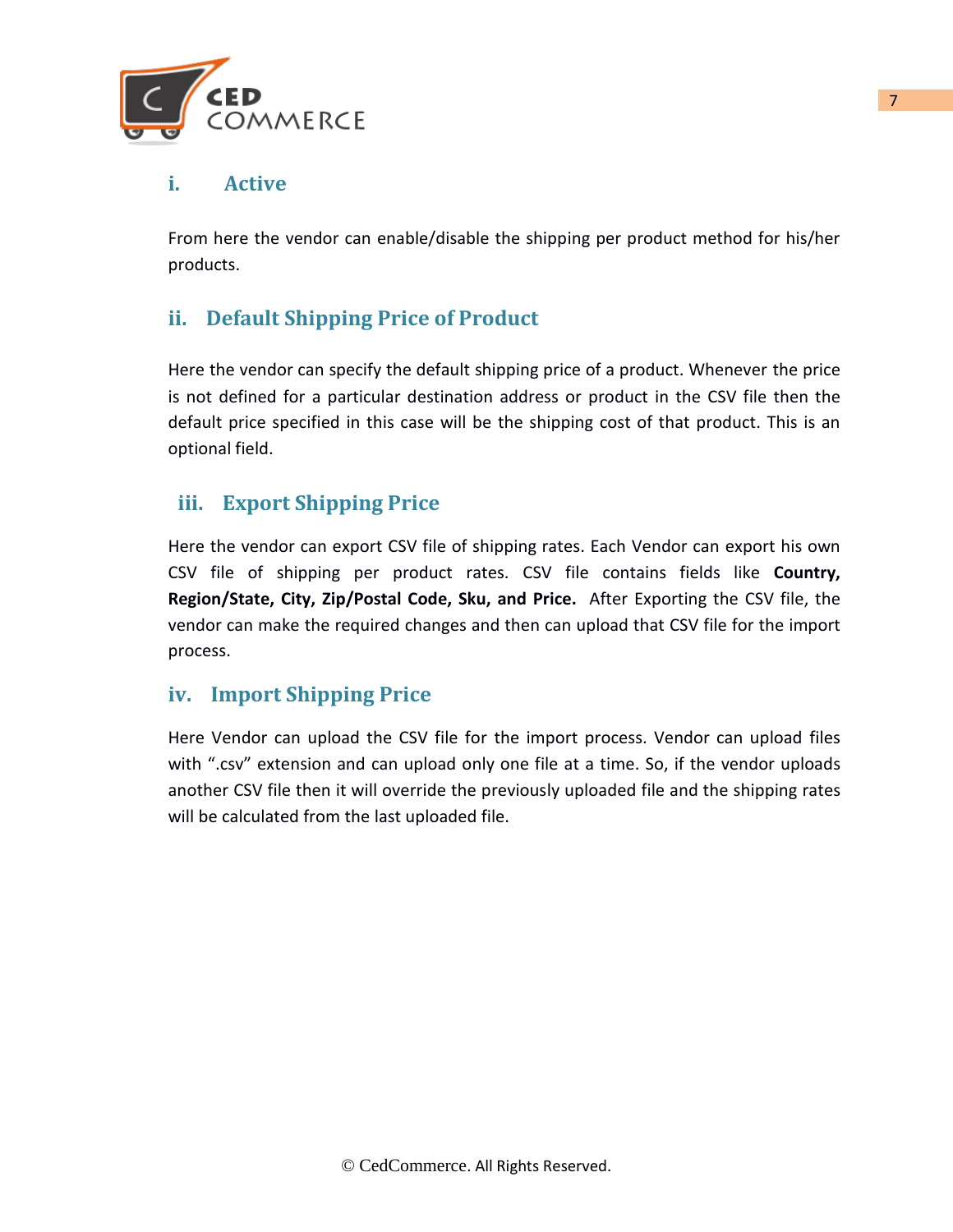

| <b>SHIPPING METHODS</b>                            | <b>SAVE</b><br><b>CANCEL</b> |
|----------------------------------------------------|------------------------------|
| <b>PER PRODUCT SHIPPING</b>                        |                              |
| Active *                                           |                              |
| Yes                                                |                              |
| Default Shipping Price of Product If Not Specified |                              |
| 4                                                  |                              |
| <b>Export Shipping Price</b>                       |                              |
| <b>Export CSV</b>                                  |                              |
| <b>Import Shipping Price</b>                       |                              |
| No file selected.<br>Browse                        |                              |
|                                                    |                              |

## **CSV Format**

On exporting the CSV file of shipping rates, the vendor will get all the details of the destination addresses with the product's sku and price.

The Per Product Shipping Rates CSV file contains the fields such as **Country, Region/State, City, Zipcode, Sku, and Price.** 

All related fields and rules that should be kept in mind while importing the CSV files are described below:-

#### **i. Country**

In this field, the country name should be in **ISO (alpha 2) or ISO (alpha 3)** country code.

The ISO country codes are internationally recognized codes that designate each country and most of the dependent areas have a two letter combination or a three letter combination, it's like an acronym that stands for a country.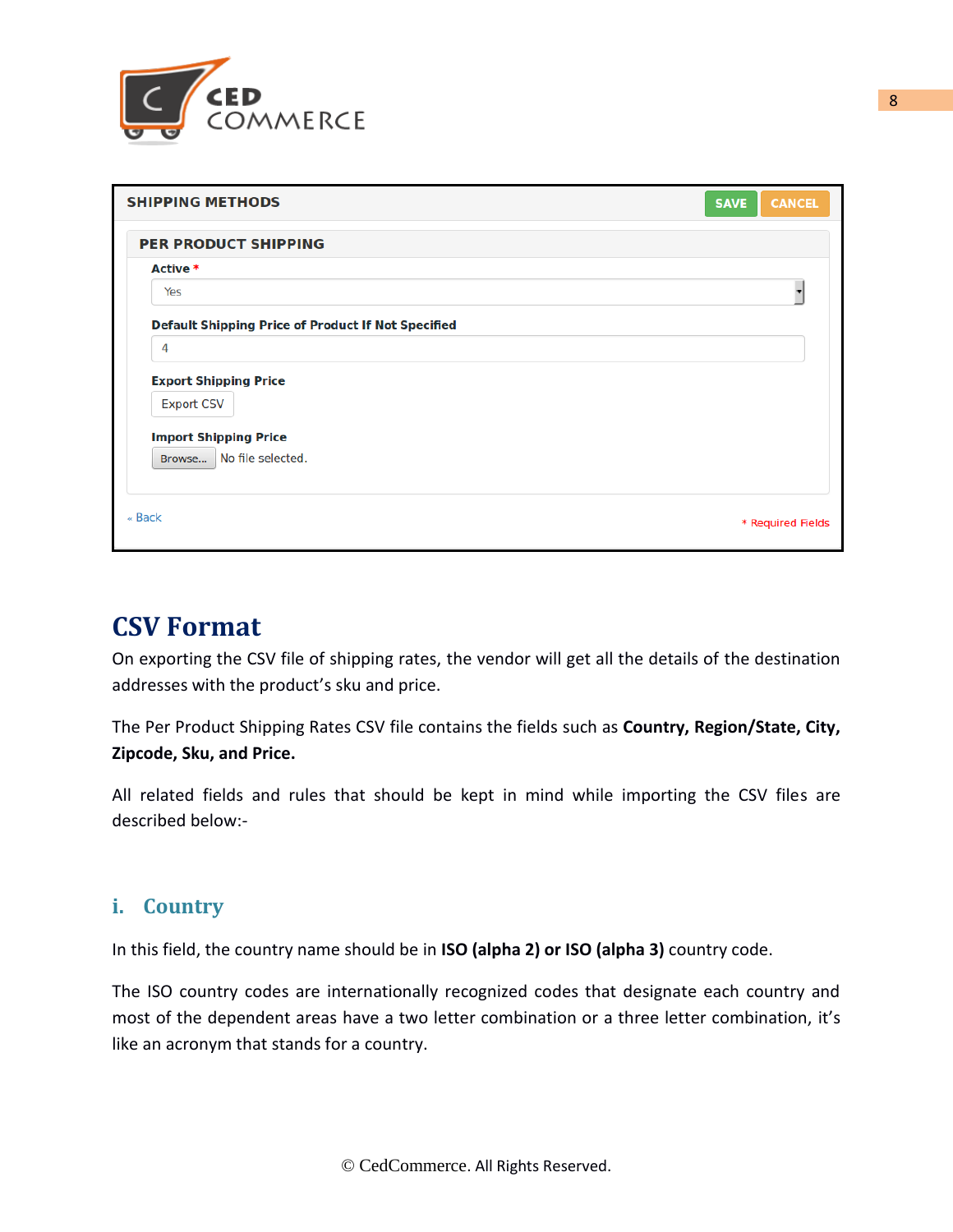

For example ISO2 (two letter) country codes are US (United States), FR (France)) and ISO3 (three letter) country codes are CAN (for Canada), DNK (for Denmark), AUS (for Australia).

In this field only ISO country codes will be saved. Otherwise, it will give an error while importing.

#### **ii. Region/State**

In this field, a valid region/state code should be entered. So, a valid Region/State code should be given. Otherwise, it will give an error while importing.

For example, **newyork** State will give error while saving uploaded file, it should be **NY**.

#### **iii. City**

In this field, any city name can be provided. If no city is provided, then it means **ALL CITY (\*)** of that state and country.

#### **iv. Zip/Postal Code**

In this field, postal code of the state is provided. Destination address of the customer will be matched with the fields of the CSV file, shipping rates will be calculated according to the different destination address.

#### **v. Sku**

Now here comes the field on the basis of which shipping rates will be specified product wise. Here the vendor will enter the sku of the product. Shipping rates can be determined product wise.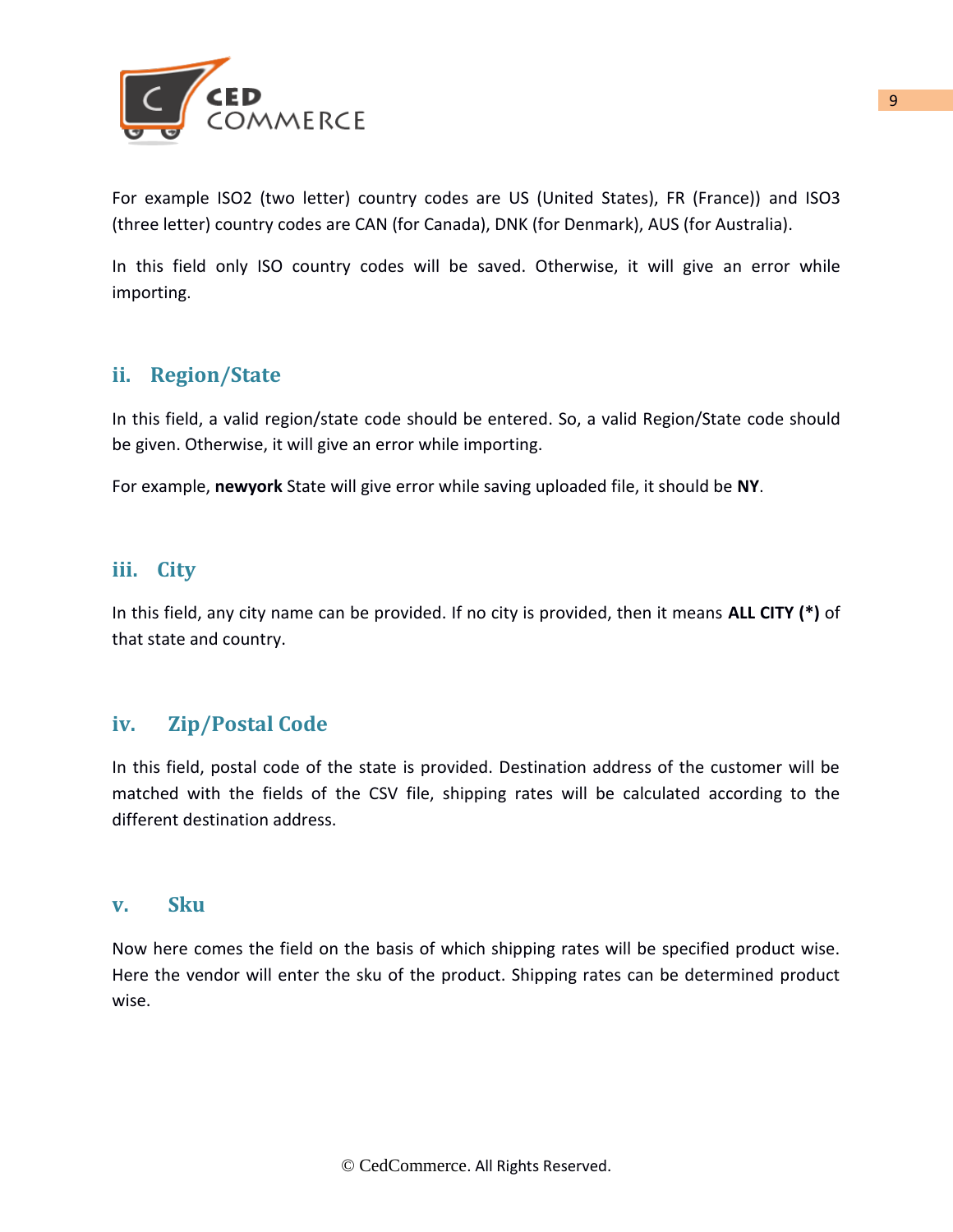

This is the field where the shipping price of different destination addresses and different products' sku is specified. Price provided here will be shown at the cart and checkout pages as a shipping cost of a particular destination address and particular product.

|                |           | в                   |         |                                |    | G |
|----------------|-----------|---------------------|---------|--------------------------------|----|---|
|                | Country   | <b>Region/State</b> |         | City Zip/Postal Code Sku Price |    |   |
|                | <b>US</b> | <b>AL</b>           | $\star$ | 11111                          | 44 |   |
|                | lus       | AK                  | ŵ       | 11112                          |    |   |
| 4              |           |                     |         |                                |    |   |
| 5              |           |                     |         |                                |    |   |
| 6              |           |                     |         |                                |    |   |
|                |           |                     |         |                                |    |   |
| 8              |           |                     |         |                                |    |   |
| $\overline{9}$ |           |                     |         |                                |    |   |
| 10             |           |                     |         |                                |    |   |
|                |           |                     |         |                                |    |   |

## **Shipping Per Product on Cart Page**

Customer will see vendor wise shipping cost per product on the cart page. This module is dependent on Vendor MultiShipping Addon, so you must install MultiShipping Addon first. In the attached snapshot you can see that there are two products in the cart associated with different vendors. Here you will see both the vendors have enabled the **"Ship per Product"** shipping method for their products. So the customer will see vendor wise shipping cost of both the vendors.

If any vendor has not enabled any shipping method then the customer will get the rates defined by the admin for the vendor's products.

If MultiShipping Addon is not enabled from the vendor configuration settings, then the customer will get the rates defined by the admin.

According to the **destination address** specified by the customer**,** shipping rates will be calculated product wise, which will vary with different destination addresses.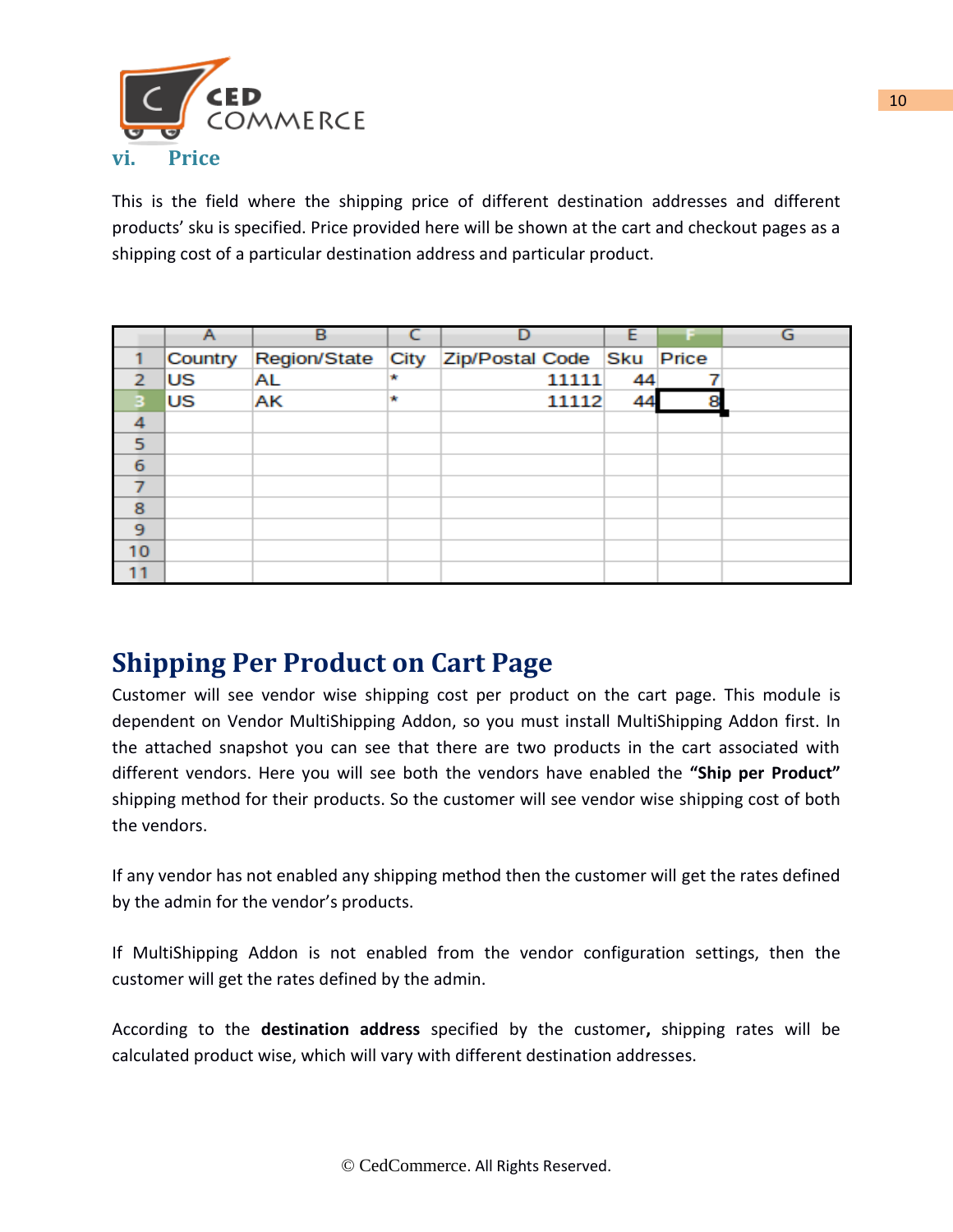

Shipping cost for different destination addresses and different products will be specified by the **latest CSV file** uploaded by the vendor.

| <b>Shopping Cart</b>     |                                     |      |                         |                            |     | <b>Proceed to Checkout</b>  |    |  |  |
|--------------------------|-------------------------------------|------|-------------------------|----------------------------|-----|-----------------------------|----|--|--|
|                          | <b>Product Name</b>                 |      | <b>Move to Wishlist</b> | <b>Unit Price</b>          | Qty | <b>Subtotal</b>             |    |  |  |
|                          | new item<br><b>Vendor</b><br>Juliet | Edit | <b>Move</b>             | \$220.00                   | 1   | \$220.00                    | 61 |  |  |
|                          | m shirt<br><b>Vendor</b><br>Jones   | Edit | <b>Move</b>             | \$222.00                   | 1   | \$222.00                    | 61 |  |  |
| <b>Continue Shopping</b> |                                     |      |                         | <b>Clear Shopping Cart</b> |     | <b>Update Shopping Cart</b> |    |  |  |

| <b>ED ESTIMATE SHIPPING AND TAX</b>                |
|----------------------------------------------------|
| Enter your destination to get a shipping estimate. |
| Country*                                           |
| <b>United States</b>                               |
| <b>State/Province</b>                              |
| Alabama                                            |
| <b>Zip/Postal Code</b>                             |
| 11111                                              |
| Get a Quote                                        |
| <b>Juliet</b>                                      |
| Per Product Shipping \$11.00                       |
| <b>Jones</b>                                       |
| Per Product Shipping \$7.00                        |
| <b>Update Total</b>                                |

© CedCommerce. All Rights Reserved.